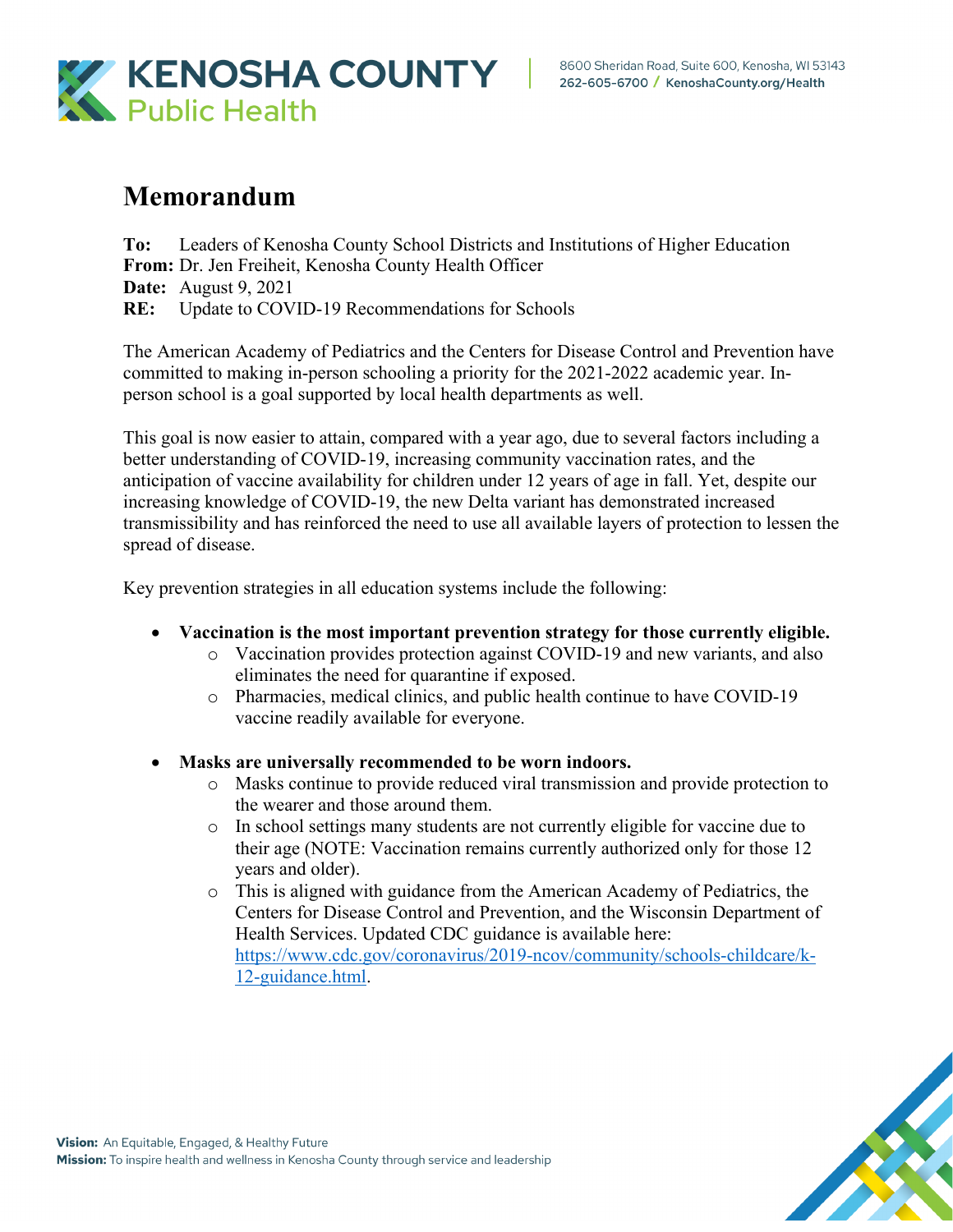## • **Physical distance of at least three (3) feet is recommended in schools.**

- o As a result, the definition of a close contact in the school setting has been updated to include someone who has been within three feet of an infected person for more than 15 minutes.
- o When it is difficult to maintain physical distance of at least three feet, it is especially important to layer other prevention strategies (as outlined below).
- **Quarantine of close contacts is still a necessary and important step to control disease.**
	- o Individuals identified as close contacts (see definition above) who are not fully vaccinated will be required to quarantine for 7 days (with testing and no symptoms) or 10 days (without testing and no symptoms); quarantined individuals must be excluded from in-person classes and activities.
	- o Close contacts who are fully vaccinated will not be required to quarantine.
	- o Quarantine, an important public health prevention strategy, is routinely employed for other vaccine-preventable diseases (i.e., measles, mumps) and tuberculosis
		- Wisconsin Statute 252.05(3) says that "[a]nyone having knowledge or reason to believe that any person has a communicable disease shall report the facts to the local health officer or to the department."
		- Further, Wisconsin Statute 252.06(1) states that "[t]he department or the local health officer acting on behalf of the department may require isolation of a patient or of an individual under s. 252.041(1) (b), quarantine of contacts, concurrent and terminal disinfection, or modified forms of these procedures"
			- To clarify above, Wisconsin Statute 252.041(1)(b) states "[i]solate or quarantine, under s. 252.06, any individual who is unable or unwilling … to receive vaccination"
		- Lastly, Wisconsin Statute 252.19 asserts "No person who is knowingly infected with a communicable disease may willfully violate the recommendations of the local health officer or subject others to danger of contracting the disease. No person may knowingly and willfully take, aid in taking, advise or cause to be taken, a person who is infected or is suspected of being infected with a communicable disease into any public place or conveyance where the infected person would expose any other person to danger of contracting the disease."

## • **Additional "layers of protection" are still recommended in school settings.**

o These layers have been a focus in all exposure settings – workplaces, schools, etc. – throughout the pandemic.